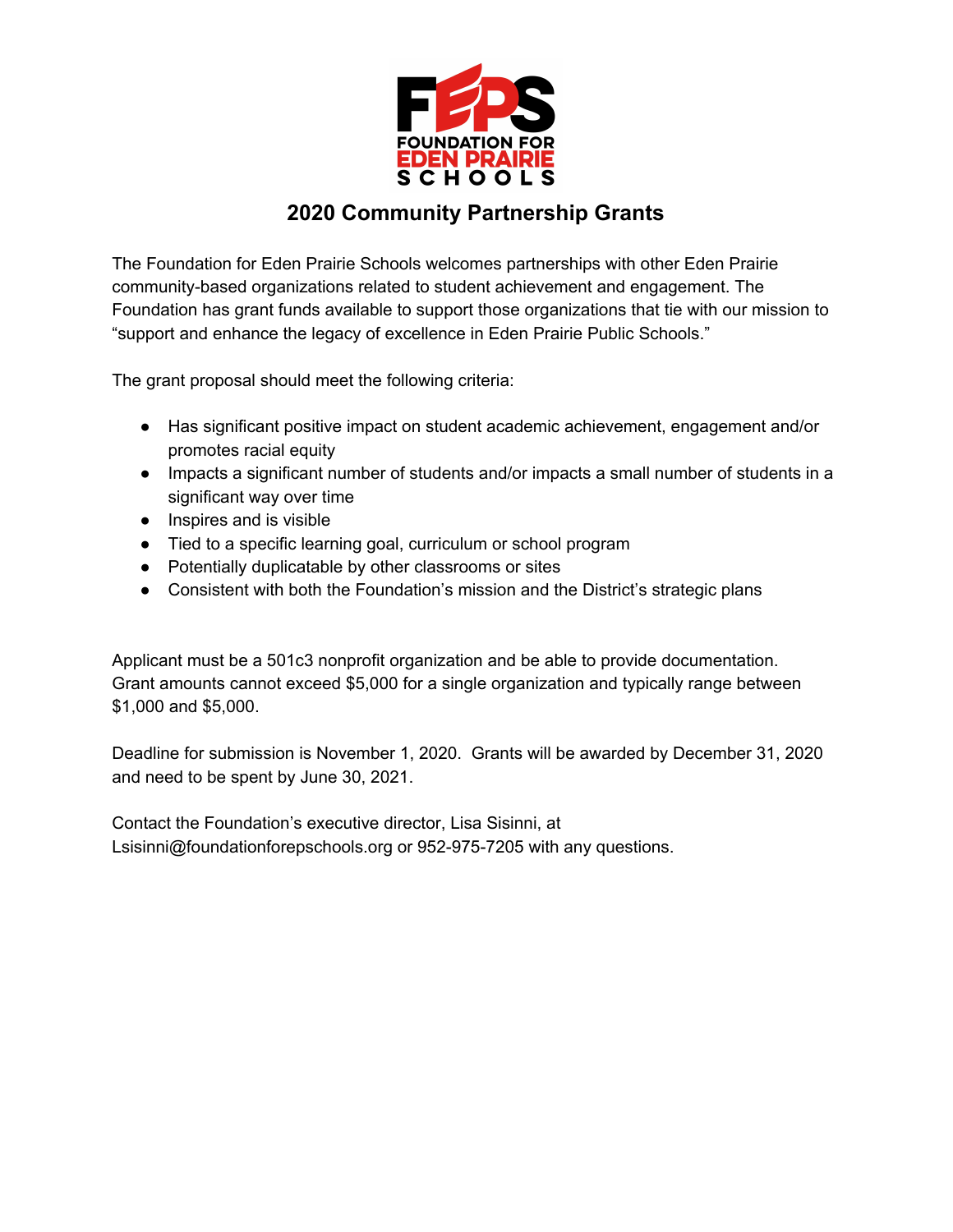

## **2020 Community Partnership Grant Application**

Title of your grant, and two-sentence description of your grant idea.

Title: Description:

What inspired you to write this grant?

Description of purpose/objective met by funding and the impact in the classroom or impact on students:

What specific district goal, curriculum or program does this grant support?

Number of students impacted by this grant: What grade(s) and district site or school:

Specific amount requested: \$

Attach a detailed listing of what Items will be purchased (include shipping costs):

Contact Information (for follow-up questions): Community Organization: Community Member Contact Name(s): E-mail Address: Phone Number:

Signature: \_\_\_\_\_\_\_\_\_\_\_\_\_\_\_\_\_\_\_\_\_\_\_\_\_\_\_\_\_\_\_ Date: \_\_\_\_\_\_\_\_\_\_\_